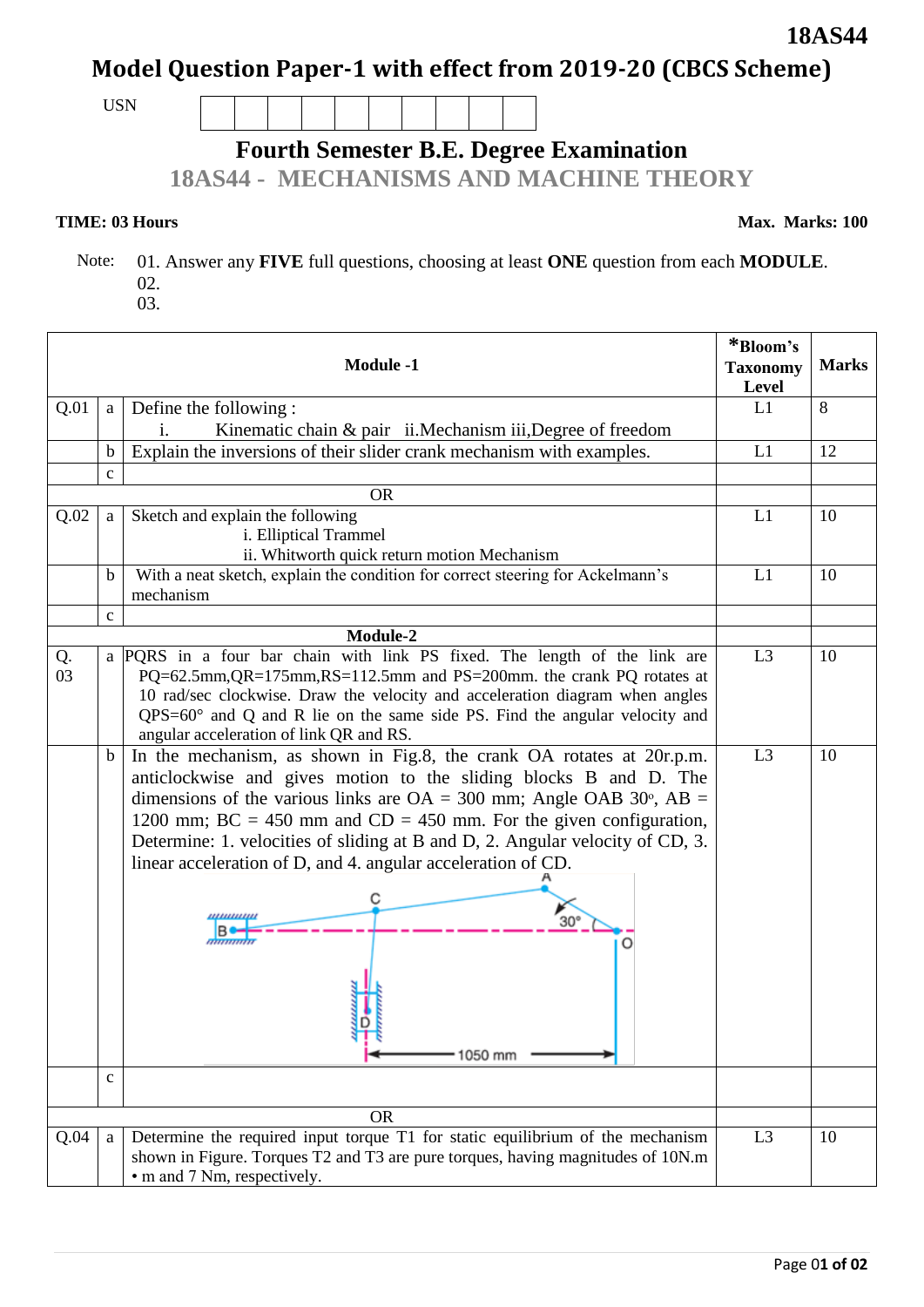### **18AS44**

|          |              | = 80 mm<br>$=160$ mm<br>$O_3C = 100$ mm<br>$O_1 O_2 = 200$ mm                                                                                                                                                                                                                                                                                                                                                                        |                |    |
|----------|--------------|--------------------------------------------------------------------------------------------------------------------------------------------------------------------------------------------------------------------------------------------------------------------------------------------------------------------------------------------------------------------------------------------------------------------------------------|----------------|----|
|          | $\mathbf b$  | A four-link mechanism with the following dimensions is acted upon by a<br>force 80 N, $/_{150}$ on the link DC, AD = 500mm, AB = 400mm, BC =<br>1000mm, DC = 750mm ,DE=350mm. Determine the input torque T on the<br>link AB for the static equilibrium of the mechanism for the given<br>configuration.<br>$\left(3\right)$<br>В<br>$150^\circ$<br>$F = 80 N$<br>20 <sup>o</sup>                                                    | L <sub>3</sub> | 10 |
|          |              | $\left(3\right)$<br>D(1)<br>(2)<br>Figure 10                                                                                                                                                                                                                                                                                                                                                                                         |                |    |
|          | $\mathbf{C}$ |                                                                                                                                                                                                                                                                                                                                                                                                                                      |                |    |
|          |              | Module-3                                                                                                                                                                                                                                                                                                                                                                                                                             |                |    |
| Q.<br>05 | a            | Derive an expression to determine the length of path of contact between two<br>spur gears of different size.                                                                                                                                                                                                                                                                                                                         | L2             | 10 |
|          | b.           | A pinion having 20 teeth engages with an internal gear having 80 teeth. If<br>the gears have involute profiled teeth with 20 ° pressure angle, module of<br>10mm and addendum of 10mm, find the path of contact, arc of contact and<br>the contact ratio.                                                                                                                                                                            | L <sub>3</sub> | 10 |
|          | $\mathbf c$  |                                                                                                                                                                                                                                                                                                                                                                                                                                      |                |    |
|          |              | <b>OR</b>                                                                                                                                                                                                                                                                                                                                                                                                                            |                |    |
| Q.<br>06 | a            | An epicyclic gear train is arranged as shown in fig. the internal gear D has 90<br>teeth and the sun gear A has 40 teeth. The two planet gears B&C are<br>identical and they are attached to an arm as shown. How many revolutions<br>does the arm make. (i) When A makes one revolution clockwise and D<br>makes half a revolution counter clockwise ii) when A makes one revolution<br>clockwise and D remains stationary.<br>Arm- | L <sub>3</sub> | 10 |
|          | $\mathbf b$  | In an epicyclic gear of the 'sun and planet' type shown in Fig. the pitch<br>circle diameter of the internally toothed ring is to be 224 mm and the module<br>4 mm. When the ring D is stationary, the spider A, which carries three planet<br>wheels C of equal size, is to make one revolution in the same sense as the                                                                                                            | L <sub>3</sub> | 10 |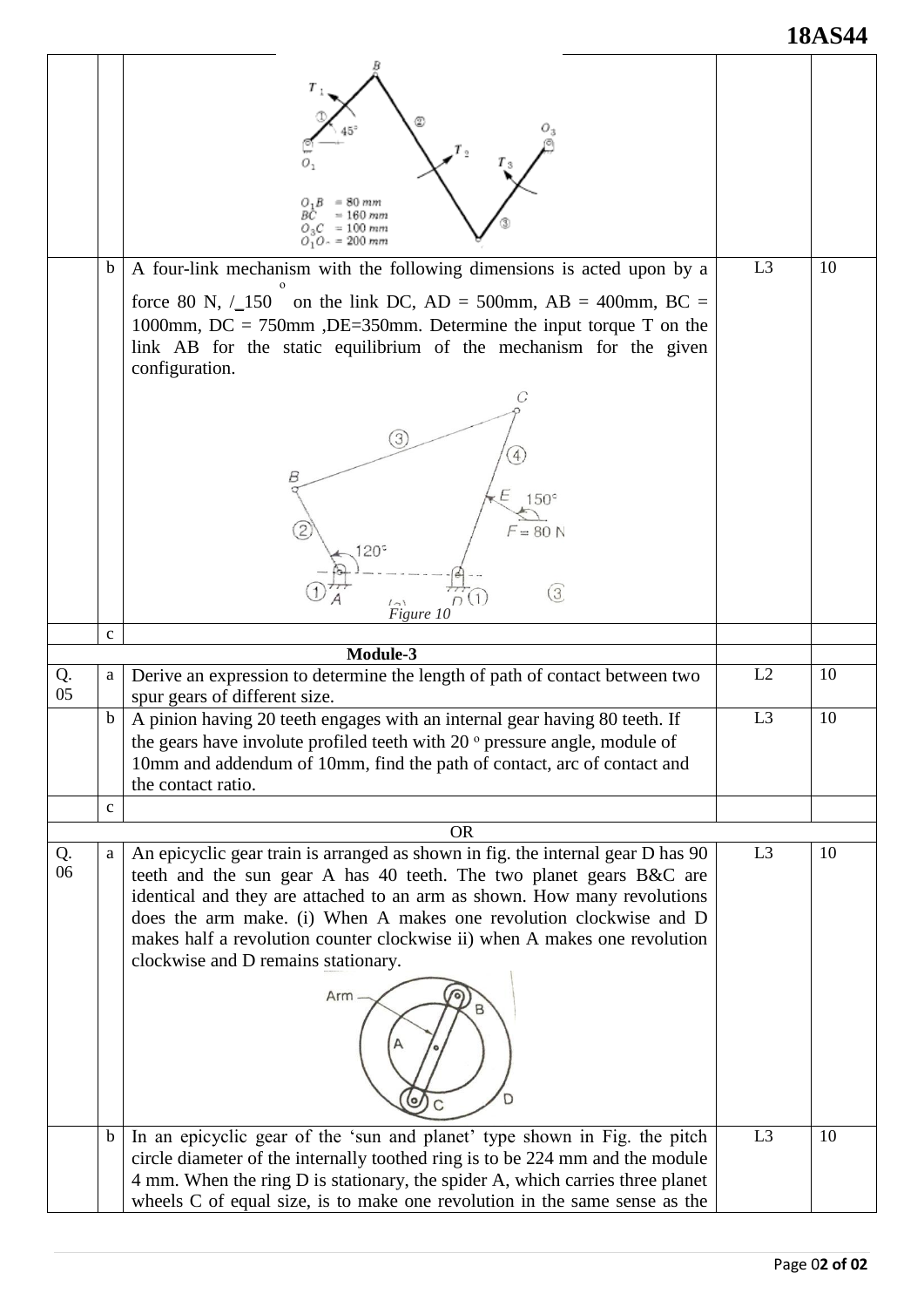#### **18AS44**

|          |                                                            | sun wheel B for every five revolutions of the driving spindle carrying the sun<br>wheel B. Determine suitable numbers of teeth for all the wheels.                        |     |                                                                                                                                                         |     |     |                                                                                                                        |                |    |
|----------|------------------------------------------------------------|---------------------------------------------------------------------------------------------------------------------------------------------------------------------------|-----|---------------------------------------------------------------------------------------------------------------------------------------------------------|-----|-----|------------------------------------------------------------------------------------------------------------------------|----------------|----|
|          |                                                            |                                                                                                                                                                           |     |                                                                                                                                                         |     |     |                                                                                                                        |                |    |
|          |                                                            |                                                                                                                                                                           |     |                                                                                                                                                         |     |     |                                                                                                                        |                |    |
|          |                                                            |                                                                                                                                                                           |     |                                                                                                                                                         |     |     |                                                                                                                        |                |    |
|          | $\mathbf{C}$                                               |                                                                                                                                                                           |     |                                                                                                                                                         |     |     |                                                                                                                        |                |    |
| Q.       | a                                                          | Module-4<br>A shaft carries four masses A, B, C and D of magnitude 200 kg, 300 kg, 400 kg and 200 kg                                                                      |     |                                                                                                                                                         |     |     |                                                                                                                        | L <sub>3</sub> | 10 |
| 07       |                                                            | respectively and revolving at radii 80 mm, 70 mm, 60 mm and 80 mm in planes measured<br>from A at 300 mm, 400 mm and 700 mm. The angles between the cranks measured       |     |                                                                                                                                                         |     |     |                                                                                                                        |                |    |
|          |                                                            |                                                                                                                                                                           |     | anticlockwise are A to B 45°, B to C 70° and C to D 120°. The balancing masses are to be                                                                |     |     |                                                                                                                        |                |    |
|          |                                                            |                                                                                                                                                                           |     | placed in planes X and Y. The distance between the planes A and X is 100 mm, between X                                                                  |     |     |                                                                                                                        |                |    |
|          |                                                            |                                                                                                                                                                           |     | and Y is 400 mm and between Y and D is $200$ mm. If the balancing masses revolve at a<br>radius of 100 mm, find their magnitudes and angular positions. |     |     |                                                                                                                        |                |    |
|          | $\mathbf b$                                                |                                                                                                                                                                           |     | Four masses A, B, C and D as shown below are to be completely balanced.                                                                                 |     |     |                                                                                                                        | L <sub>3</sub> | 10 |
|          |                                                            |                                                                                                                                                                           | A   | B                                                                                                                                                       | C   | D   |                                                                                                                        |                |    |
|          |                                                            | Mass(Kg)                                                                                                                                                                  |     | 30                                                                                                                                                      | 50  | 40  |                                                                                                                        |                |    |
|          |                                                            | Radius(mm)                                                                                                                                                                | 180 | 240                                                                                                                                                     | 120 | 150 |                                                                                                                        |                |    |
|          |                                                            |                                                                                                                                                                           |     | The planes containing masses B and C are 300 mm apart. The angle between planes                                                                         |     |     | containing B and C is $90^{\circ}$ . B and C make angles of $210^{\circ}$ and $120^{\circ}$ respectively with D in the |                |    |
|          |                                                            | same sense. Find :<br>1. The magnitude and the angular position of mass A; and                                                                                            |     |                                                                                                                                                         |     |     |                                                                                                                        |                |    |
|          |                                                            | 2. The position of planes A and D                                                                                                                                         |     |                                                                                                                                                         |     |     |                                                                                                                        |                |    |
|          | $\mathbf{C}$                                               |                                                                                                                                                                           |     |                                                                                                                                                         |     |     |                                                                                                                        |                |    |
|          |                                                            |                                                                                                                                                                           |     | <b>OR</b>                                                                                                                                               |     |     |                                                                                                                        |                |    |
| Q.<br>08 | a                                                          | Derive the following expressions, for an uncoupled two cylinder locomotive engine: $(a)$<br>Variation is tractive force; $(b)$ Swaying couple; and $(c)$ Hammer blow.     |     |                                                                                                                                                         |     |     |                                                                                                                        | L2             | 10 |
|          | $\mathbf b$                                                | A five cylinder in-line engine running at 750 r.p.m. has successive cranks<br>144° apart, the distance between the cylinders centre lines being 375 mm. The piston stroke |     |                                                                                                                                                         |     |     |                                                                                                                        | L <sub>3</sub> | 10 |
|          |                                                            | is 225 mm and the ratio of the connecting rod to the crank is 4. Examine the engine for                                                                                   |     |                                                                                                                                                         |     |     |                                                                                                                        |                |    |
|          |                                                            | balance of primary and secondary forces and couples. Find the maximum values of these                                                                                     |     |                                                                                                                                                         |     |     |                                                                                                                        |                |    |
|          |                                                            | and the position of the central crank at which these maximum values occur. The<br>reciprocating mass for each cylinderis 15 kg.                                           |     |                                                                                                                                                         |     |     |                                                                                                                        |                |    |
|          | $\mathbf c$                                                |                                                                                                                                                                           |     |                                                                                                                                                         |     |     | L1                                                                                                                     |                |    |
|          |                                                            |                                                                                                                                                                           |     | Module-5                                                                                                                                                |     |     |                                                                                                                        |                |    |
| Q.       | a                                                          |                                                                                                                                                                           |     |                                                                                                                                                         |     |     |                                                                                                                        | L <sub>3</sub> | 10 |
| 09       |                                                            |                                                                                                                                                                           |     | The arms of Hartnell governor are of equal length. When the sleeve is in the mid-                                                                       |     |     |                                                                                                                        |                |    |
|          |                                                            |                                                                                                                                                                           |     | position, the masses rotate in a circle of diameter 200 mm (the arms are vertical in                                                                    |     |     |                                                                                                                        |                |    |
|          |                                                            | the mid-position) Neglecting friction, the equilibrium speed for this position is 300                                                                                     |     |                                                                                                                                                         |     |     |                                                                                                                        |                |    |
|          |                                                            | rpm Maximum variation of speed, taking friction into account, is to $\pm$ 5% of the<br>mid-position speed for a maximum sleeve movement of 25mm. The sleeve mass 5        |     |                                                                                                                                                         |     |     |                                                                                                                        |                |    |
|          |                                                            | kg and the friction at the sleeve is 30N                                                                                                                                  |     |                                                                                                                                                         |     |     |                                                                                                                        |                |    |
|          | $\mathbf b$                                                |                                                                                                                                                                           |     | Explain about the Controlling force diagram and stability for porter governor                                                                           |     |     |                                                                                                                        | L1             | 10 |
|          | $\mathbf c$                                                |                                                                                                                                                                           |     |                                                                                                                                                         |     |     |                                                                                                                        |                |    |
| Q.       |                                                            |                                                                                                                                                                           |     | <b>OR</b>                                                                                                                                               |     |     |                                                                                                                        | L2             | 10 |
| 10       | Explain the effect of Gyroscope couple on a Aeroplane<br>a |                                                                                                                                                                           |     |                                                                                                                                                         |     |     |                                                                                                                        |                |    |
|          | $\mathbf b$                                                |                                                                                                                                                                           |     | The Turbine rotor of a ship has 2.4 tones and rotates at 1750 rpm clockwise The                                                                         |     |     |                                                                                                                        | L <sub>3</sub> | 10 |
|          |                                                            | radius of gyration of the rotor is 300mm. determine the gyroscopic couple and its<br>effect when                                                                          |     |                                                                                                                                                         |     |     |                                                                                                                        |                |    |